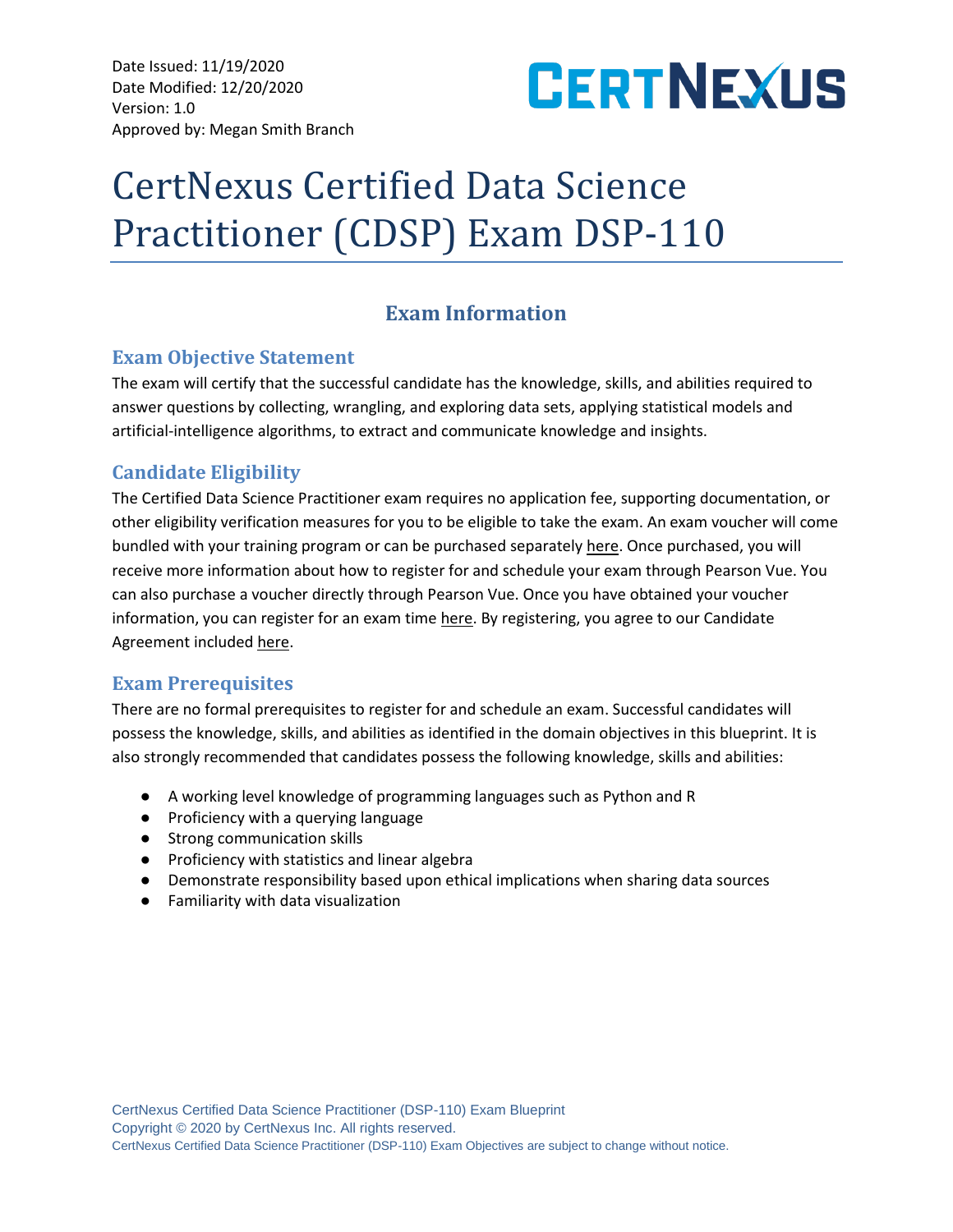You can obtain this level of skill and knowledge by taking the following courseware, which is available through training providers located around the world, or by attending an equivalent third-party training program:

- Introduction to Programming with Python
- Python Programming Advanced
- Using Data Science Tools in Python
- Data Wrangling with Python
- Applied Data Science with Python and Jupyter
- Big Data Analysis with Python
- Certified Ethical Emerging Technologist

## **Exam Specifications**

**Number of Items:** 100, of which 75 count toward your score

#### **Passing Score:** 70%

**Duration**: 120 minutes (**Note**: Published exam times include the 10 minutes you are allotted for reading and signing the Candidate Agreement and reviewing exam instructions.)

**Exam Options**: Online through Pearson OnVUE or in person at Pearson VUE test centers.

**Item Formats**: Multiple Choice/Single Response

## **Exam Description**

#### **Target Candidate:**

The Certified Data Science Practitioner exam is designed for professionals across different industries seeking to demonstrate the ability to gain insights and build predictive models from data.

The Certified Data Science Practitioner exam will test them on the following domains with the following weightings:

| Domain                                                                    | # of Items |
|---------------------------------------------------------------------------|------------|
| 1.0 Defining the question to be addressed through the application of data | 6          |
| science                                                                   |            |
|                                                                           |            |
| 2.0 Extracting, Transforming, and Loading Data                            | 16         |
| 3.0 Performing exploratory data analysis                                  | 23         |
| 4.0 Building models                                                       | 18         |
| 5.0 Testing models                                                        | 6          |
| <b>6.0 Communicating findings</b>                                         | 6          |
| Total                                                                     | 75         |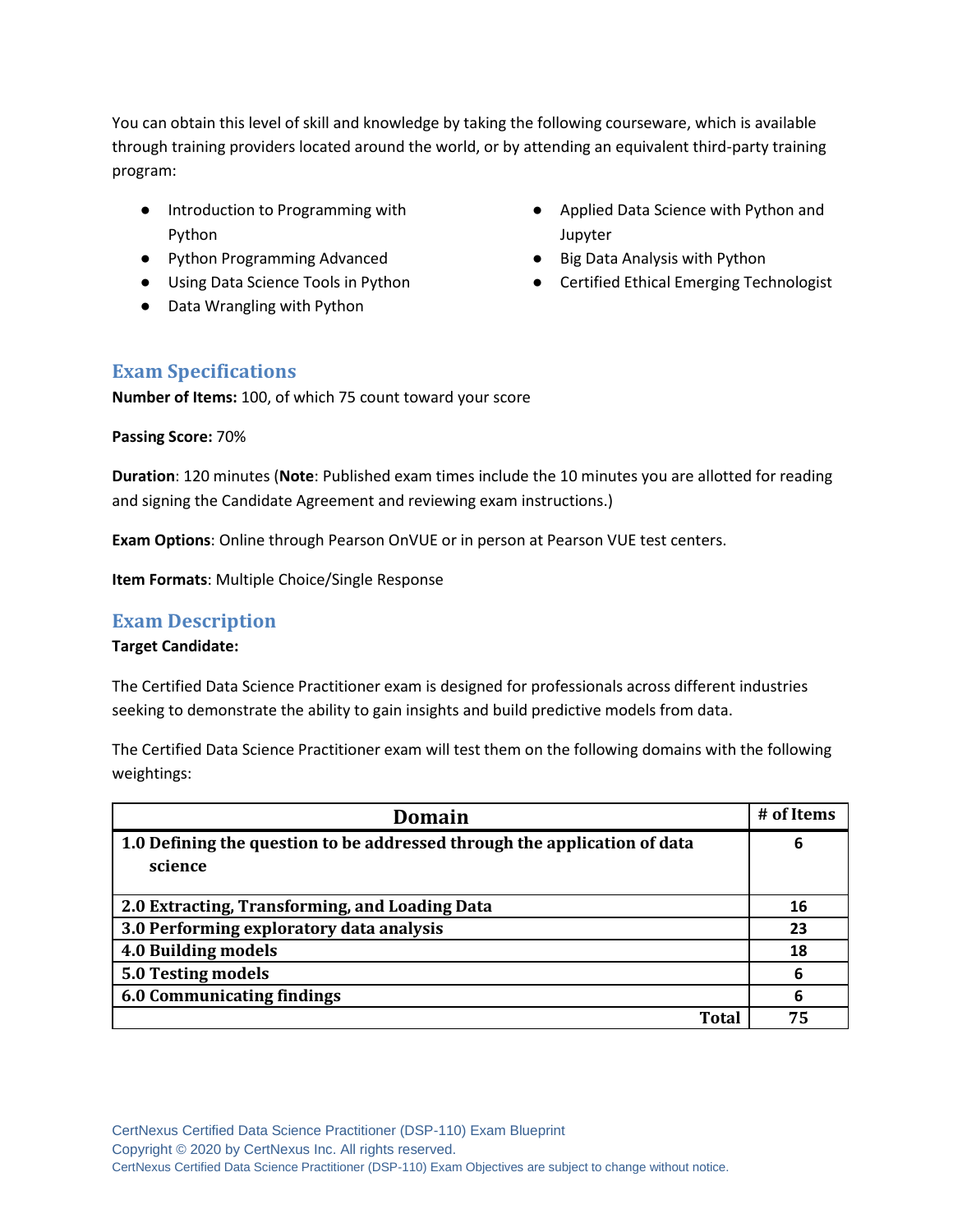The information that follows is meant to help you prepare for your certification exam. This information does not represent an exhaustive list of all the concepts and skills that you may be tested on during your exam. The exam domains, identified previously and included in the objectives listing, represent the large content areas covered in the exam. The objectives within those domains represent the specific tasks associated with the job role(s) being tested. The information beyond the domains and objectives is meant to provide examples of the types of concepts, tools, skills, and abilities that relate to the corresponding domains and objectives. All of this information represents the industry-expert analysis of the job role(s) related to the certification and does not necessarily correlate one-to-one with the content covered in your training program or on your exam. We strongly recommend that you independently study to familiarize yourself with any concept identified here that was not explicitly covered in your training program or products.

# **Objectives**

#### **Domain 1.0 Defining the question to be addressed through the application of data science**

- **Objective 1.1 Identify the project scope.** 
	- Identify project specifications, including objectives (metrics/KPIs) and stakeholder requirements
	- Identify mandatory deliverables, optional deliverables
		- o Determine project timeline
	- Identify project limitations (time, technical, resource, data, risks)

#### **Objective 1.2 Understand stakeholder challenges.**

- Understand stakeholder terminology
	- o Milestone
	- o POC (Proof of concept)
	- o MVP (Minimal Viable Product)
- Become aware of data privacy, security, and governance policies
	- o GDPR
	- o HIPAA
	- o California Privacy Act
- Obtain permission/access to data

#### **Objective 1.3** C**lassify a question into a known data science problem.**

- Access references
	- o Optimization problem
	- o Forecasting problem
	- o Prediction problem
	- o Classification problem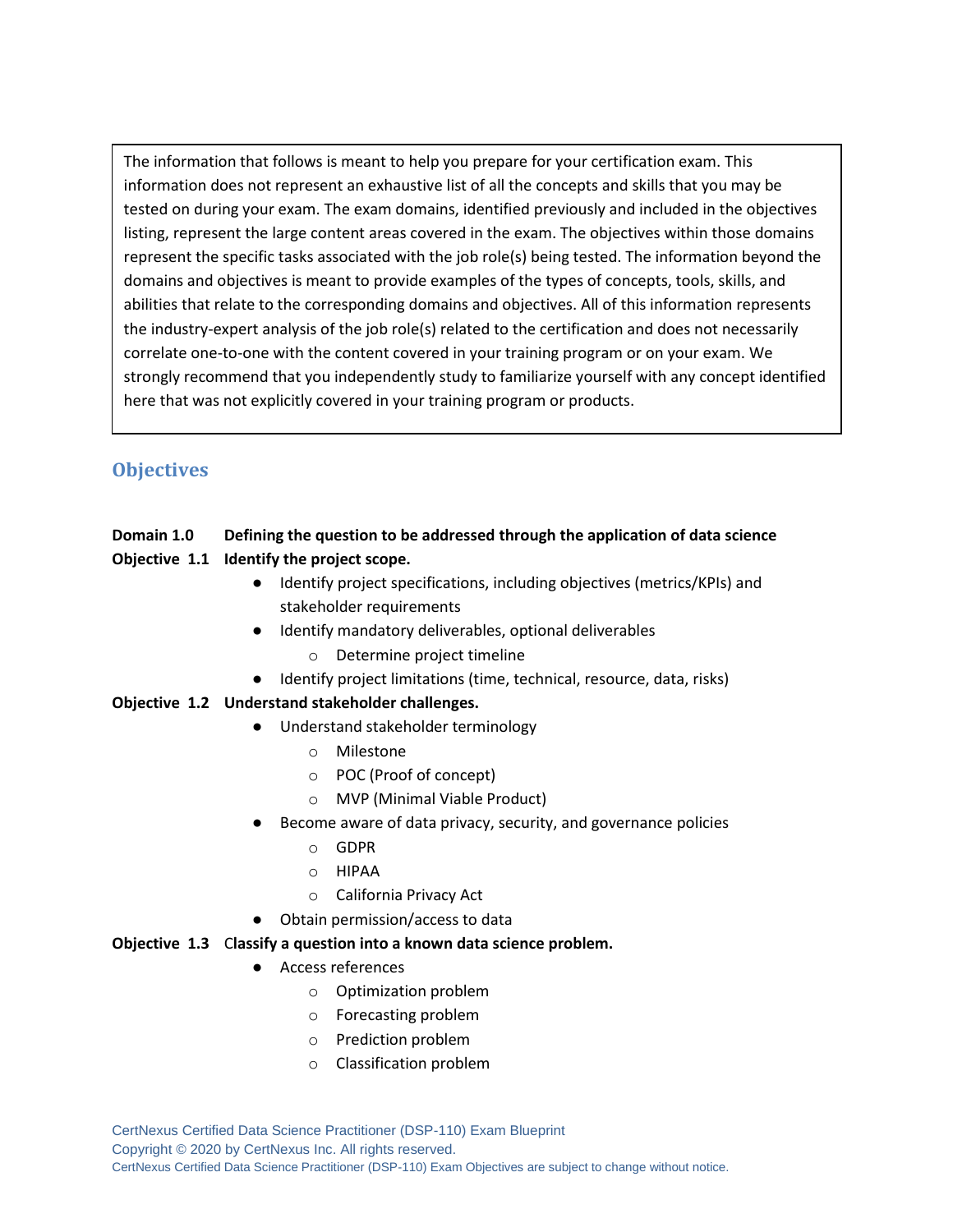- o Segmentation/Clustering problem
- Identify data sources and type
	- o Image
	- o Text
	- o Numerical
	- o Categorical
- Select modeling type
	- o Regression
	- o Classification
	- o Forecasting
	- o Clustering
	- o Optimization
	- o Recommender systems

## **Domain 2.0 Extracting, Transforming, and Loading Data**

## **Objective 2.1 Gather relevant data sets.**

- Read data
	- o Write a query for a SQL database
	- o Write a query for a NoSQL database
	- o Load CSV files to dataframes
	- o Read data from cloud storage solutions
		- AWS S3
		- Google Storage Buckets
		- Azure Data Lake
- Research third-party data availability
	- o Demographic data
	- o Bloomberg
- Collect open-source data
	- o Use APIs to collect data
	- o Scrape the Web

#### **Objective 2.2 Clean data sets.**

- Identify and eliminate irregularities in data
	- o Nulls
	- o Duplicates
	- o Corrupt values
- Parse the data
- Check for corrupted data
- Correct the data format for storing/querying purposes
- Deduplicate data

#### **Objective 2.3 Merge data sets.**

● Join data from different sources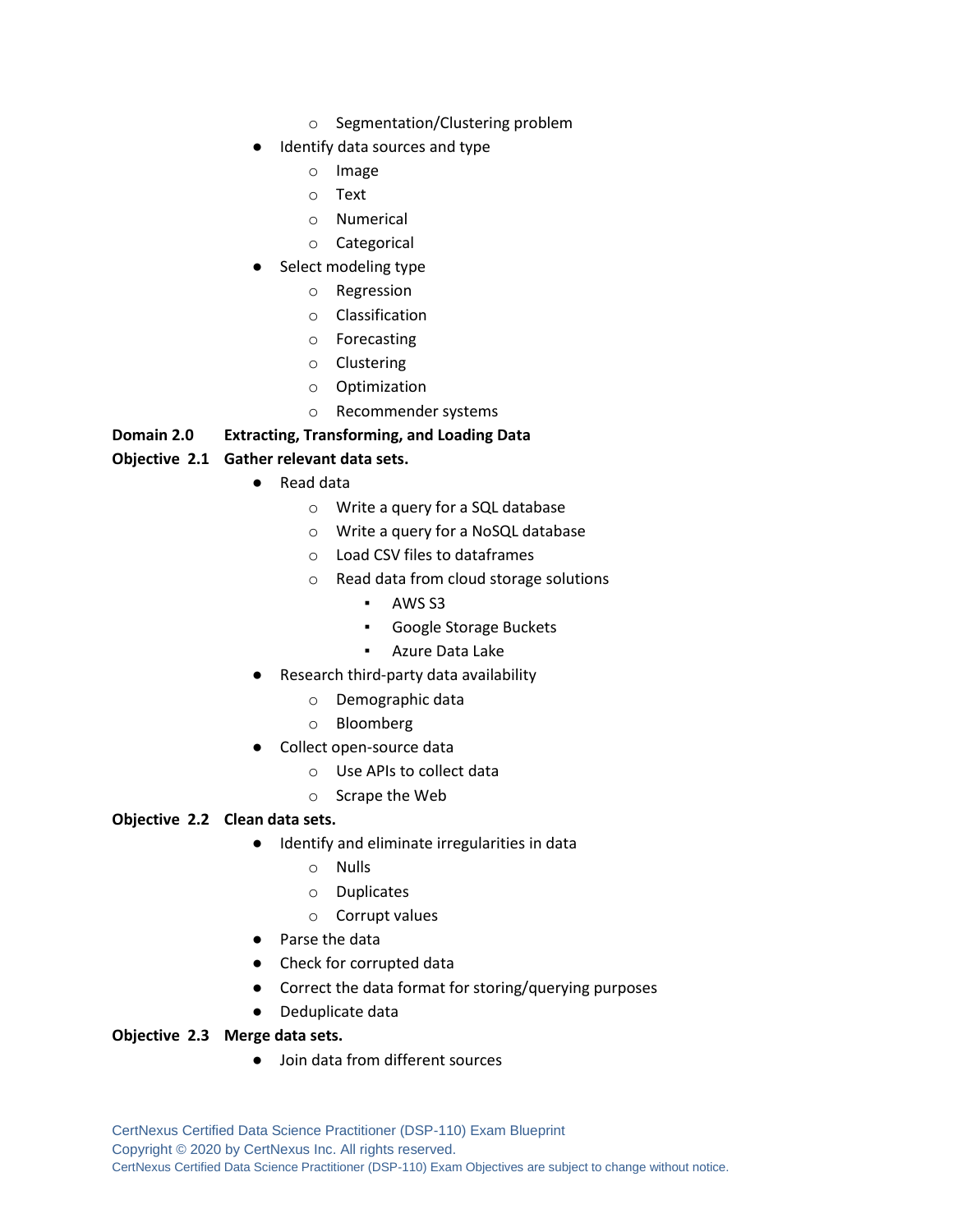- o Make sure a common key exists in all datasets
	- Unique identifiers

#### **Objective 2.4 Apply problem-specific transformations to data sets.**

- Apply word embeddings
	- o Word2vec
	- o TF-IDF
	- o Glove
- Generate latent representations for image data

#### **Objective 2.5 Load data.**

- Load into DB
- Load into dataframe
- Export to CSV files
- Load into visualization tool
- Make an endpoint

#### **Domain 3.0 Performing exploratory data analysis**

#### **Objective 3.1 Examine data.**

- Generate summary statistics
- Examine feature types
- Visualize distributions
- Identify outliers
- Find correlations
- Identify target feature(s)

#### **Objective 3.2 Preprocess data.**

- Identify missing values
- Make decisions about missing values (e.g., imputing method, record removal)
- Normalize, standardize, or scale data

#### **Objective 3.3 Carry out feature engineering.**

- Apply encoding to categorical data
	- o One hot encoding
	- o Target encoding
	- o Label Encoding or Ordinal Encoding
	- o Dummy Encoding
	- o Effect Encoding
	- o Binary Encoding
	- o BaseN Encoding
	- o Hash Encoding
- Assign feature values to bins or groups
	- o Combining categories of data
	- o Binning into a category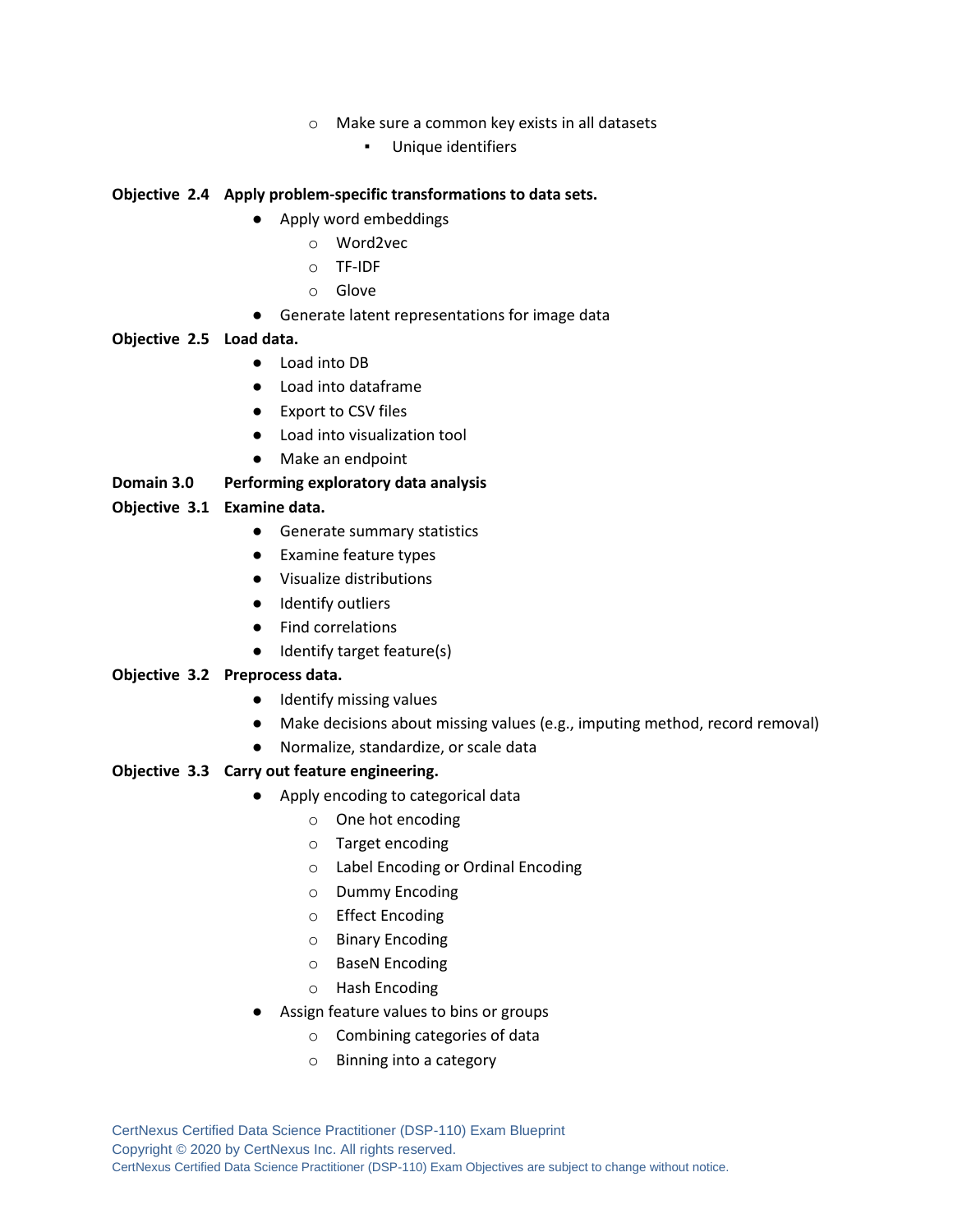- Split features
	- o Text manipulation
		- Split
		- Trim
		- **Reverse**
	- o Take year from a date
	- o Split names
	- o Extract year from title
- Convert dates to useful features
- Apply feature reduction methods
	- o PCA
	- o t-SNE
	- o Random Forest
	- o Backward Feature Elimination
	- o Forward Feature Selection
	- o Factor Analysis
	- o Missing Value Ratio
	- o Low Variance Filter
	- o High Correlation Filter

#### **Domain 4.0 Building models**

#### **Objective 4.1 Prepare data sets for modeling.**

- Decide proportion of data set to use for training, testing, and (if applicable) validation
- Split data to train, test, and (if applicable) validation sets

#### **Objective 4.2 Build training models.**

- Define algorithms to try
	- o Regression
		- Linear regression
		- Random forest
		- XGBoost
	- o Classification:
		- Logistic regression
		- Random forest classification
		- XGBoost classifier
		- Naive Bayes
	- o Forecasting
		- ARIMA
	- o Clustering:
		- K-means
			- Latent class
			- Hierarchical clustering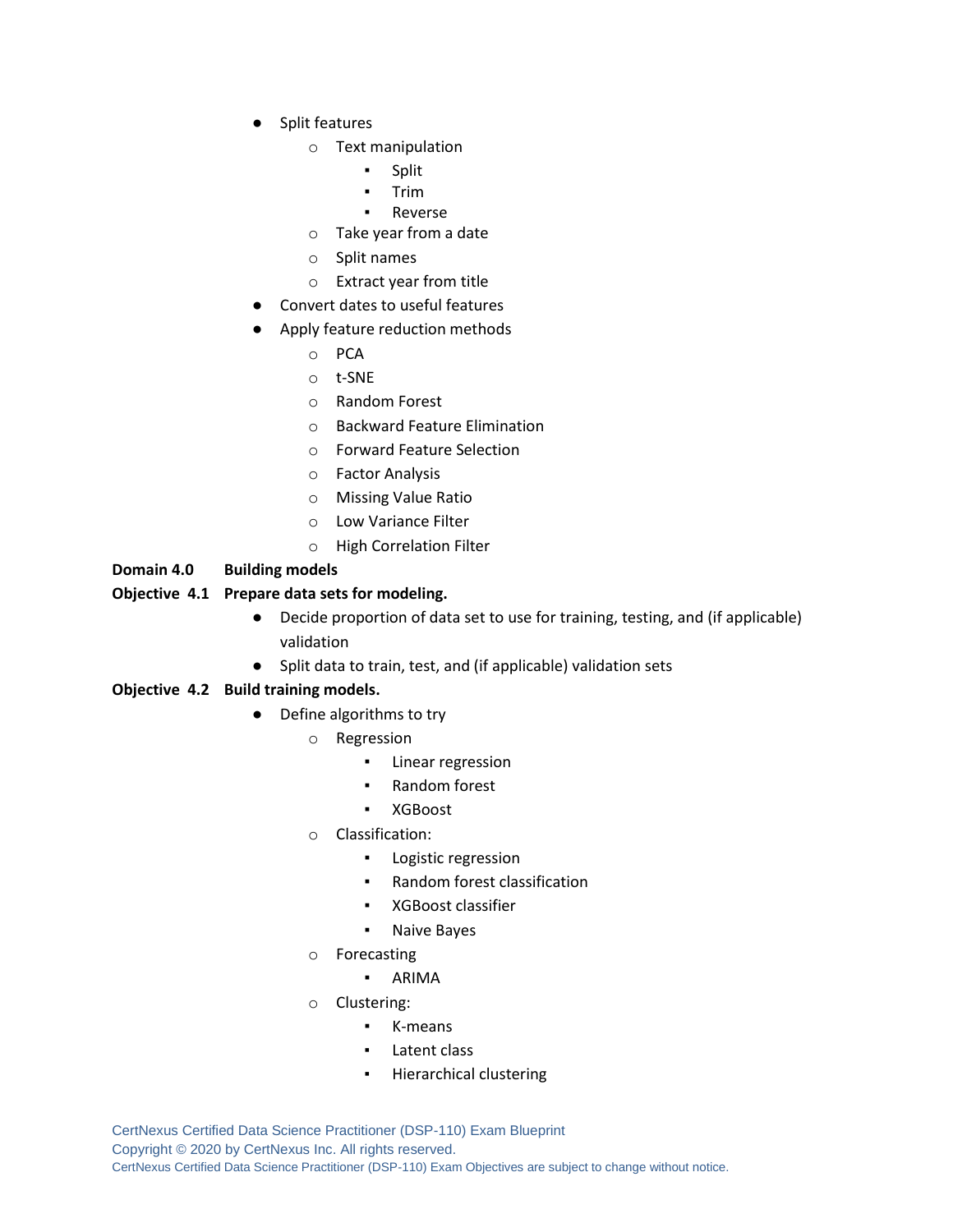- Train model
- Tune hyperparameters, if applicable
	- o Grid Search
	- o Hyper opt

#### **Objective 4.3 Evaluate models.**

- Define evaluation metric
- Compare model outputs
	- o Confusion matrix
	- o Learning curve
- Select best-performing model
- Store model for operational use
	- o MLFlow
	- o Kubeflow

#### **Domain 5.0 Testing models**

#### **Objective 5.1 Test hypotheses.**

- Design A/B tests
	- o Experimental Design
		- Design Use Cases
		- Test Creation
	- o Statistics
- Define success criteria for test
- Evaluate test results

#### **Objective 5.2 Test pipelines.**

- Put model into production
	- o AWS SageMaker
	- o Azure ML
	- o Docker
	- o Kubernetes
- Ensure model works operationally
- Monitor pipeline for performance of model over time
	- o MLFlow
	- o Kubeflow
	- o Data Dog

#### **Domain 6.0 Communicating findings**

#### **Objective 6.1 Report findings.**

- Implement model in a basic web application for demonstration (POC implementation)
	- o Web frameworks (Flask, Django)
	- o Basic HTML
	- o CSS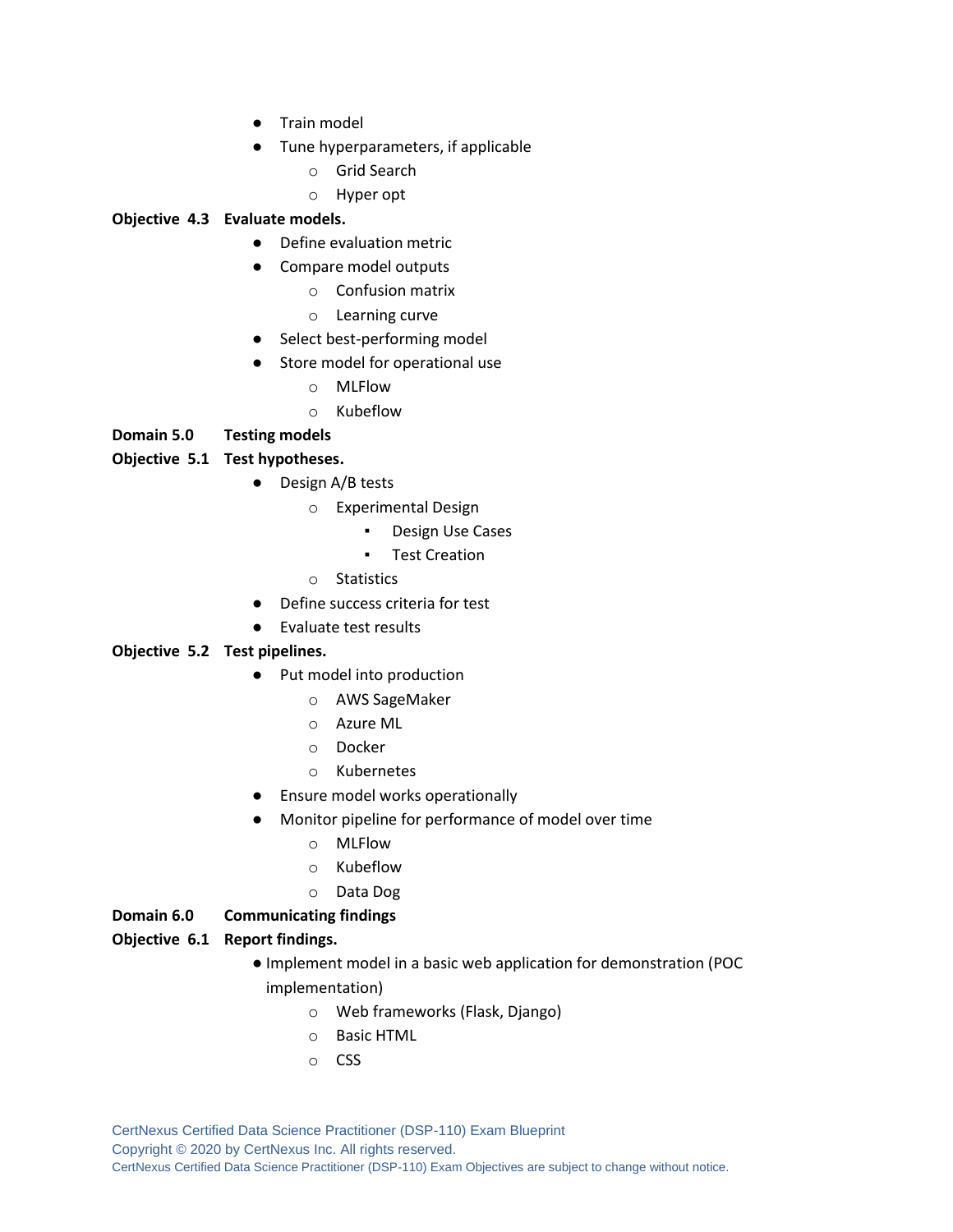- Derive insights from findings
- Identify features that drive outcomes (e.g., explainability, variable importance plot)
- Show model results
- Generate lift or gain chart

## **Recertification Requirements**

The Certified Data Science Practitioner certification is valid for 3 years from the date that it is initially granted. In order to maintain a continuously valid certification, candidates can recertify by retaking the most recent version of the exam before their certification expires.